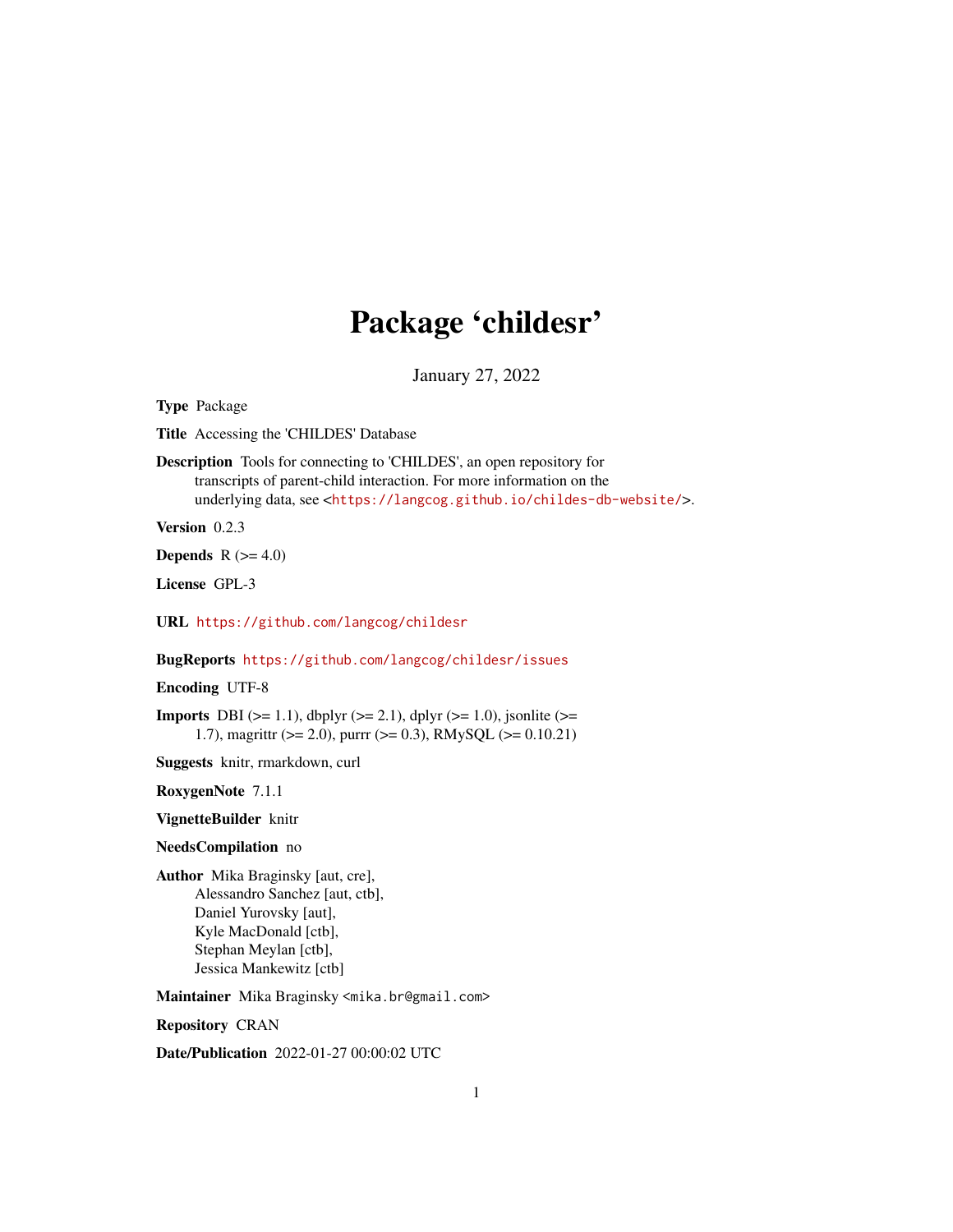## <span id="page-1-0"></span>R topics documented:

| Index |  |    |
|-------|--|----|
|       |  |    |
|       |  |    |
|       |  |    |
|       |  |    |
|       |  |    |
|       |  |    |
|       |  |    |
|       |  |    |
|       |  |    |
|       |  |    |
|       |  |    |
|       |  |    |
|       |  |    |
|       |  |    |
|       |  | 16 |

clear\_connections *Clear all MySQL connections*

#### Description

Clear all MySQL connections

#### Usage

clear\_connections()

connect\_to\_childes *Connect to CHILDES*

#### Description

Connect to CHILDES

#### Usage

connect\_to\_childes(db\_version = "current", db\_args = NULL)

| db_version | String of the name of database version to use |
|------------|-----------------------------------------------|
| db_args    | List with host, user, and password defined    |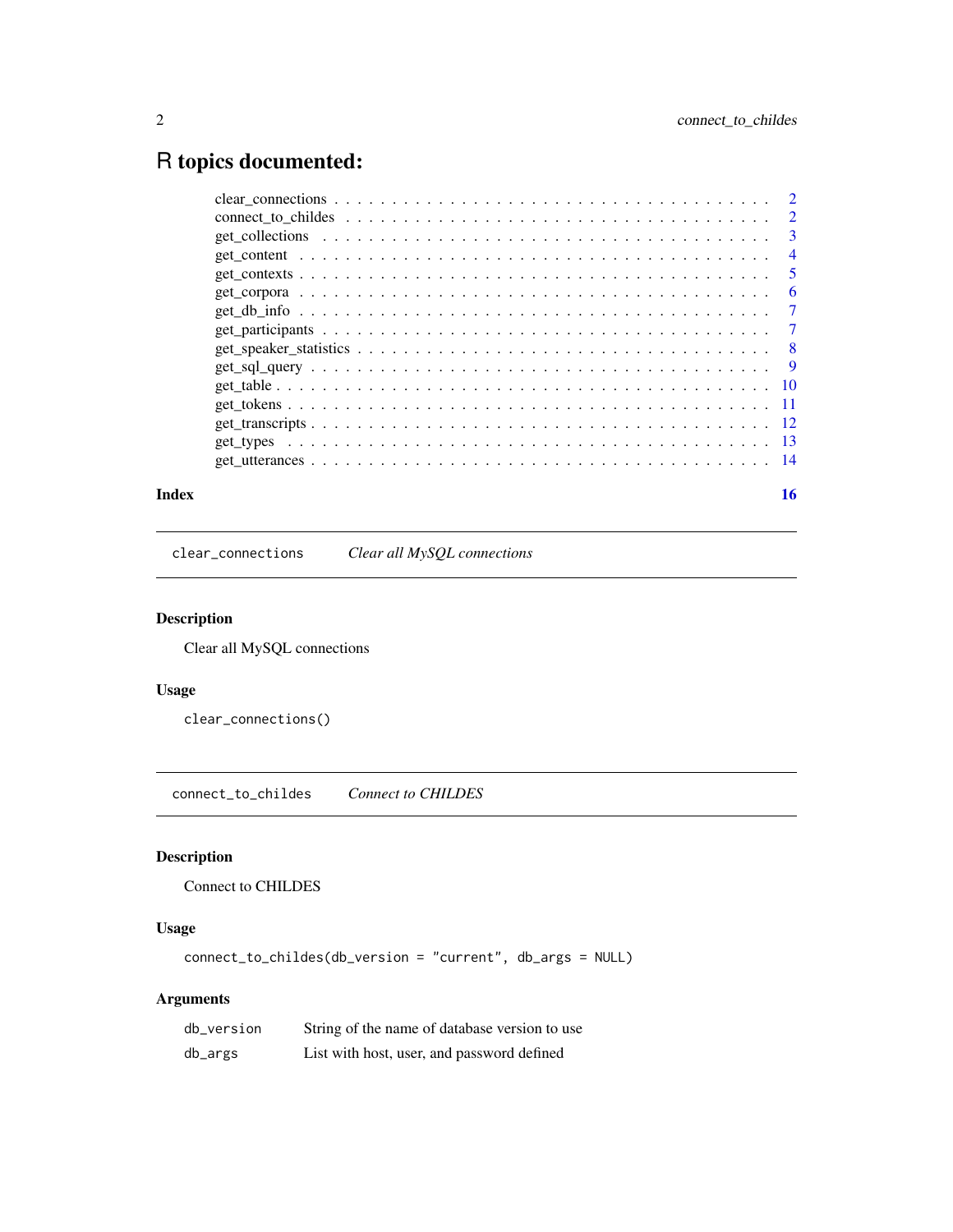#### <span id="page-2-0"></span>get\_collections 3

#### Value

con A DBIConnection object for the CHILDES database

#### Examples

```
## Not run:
con <- connect_to_childes(db_version = "current", db_args = NULL)
DBI::dbDisconnect(con)
```
## End(Not run)

get\_collections *Get collections*

#### Description

Get collections

#### Usage

```
get_collections(connection = NULL, db_version = "current", db_args = NULL)
```
#### Arguments

| connection | A connection to the CHILDES database          |
|------------|-----------------------------------------------|
| db version | String of the name of database version to use |
| db_args    | List with host, user, and password defined    |

#### Value

A 'tbl' of Collection data. If 'connection' is supplied, the result remains a remote query, otherwise it is retrieved into a local tibble.

#### Examples

```
## Not run:
get_collections()
```
## End(Not run)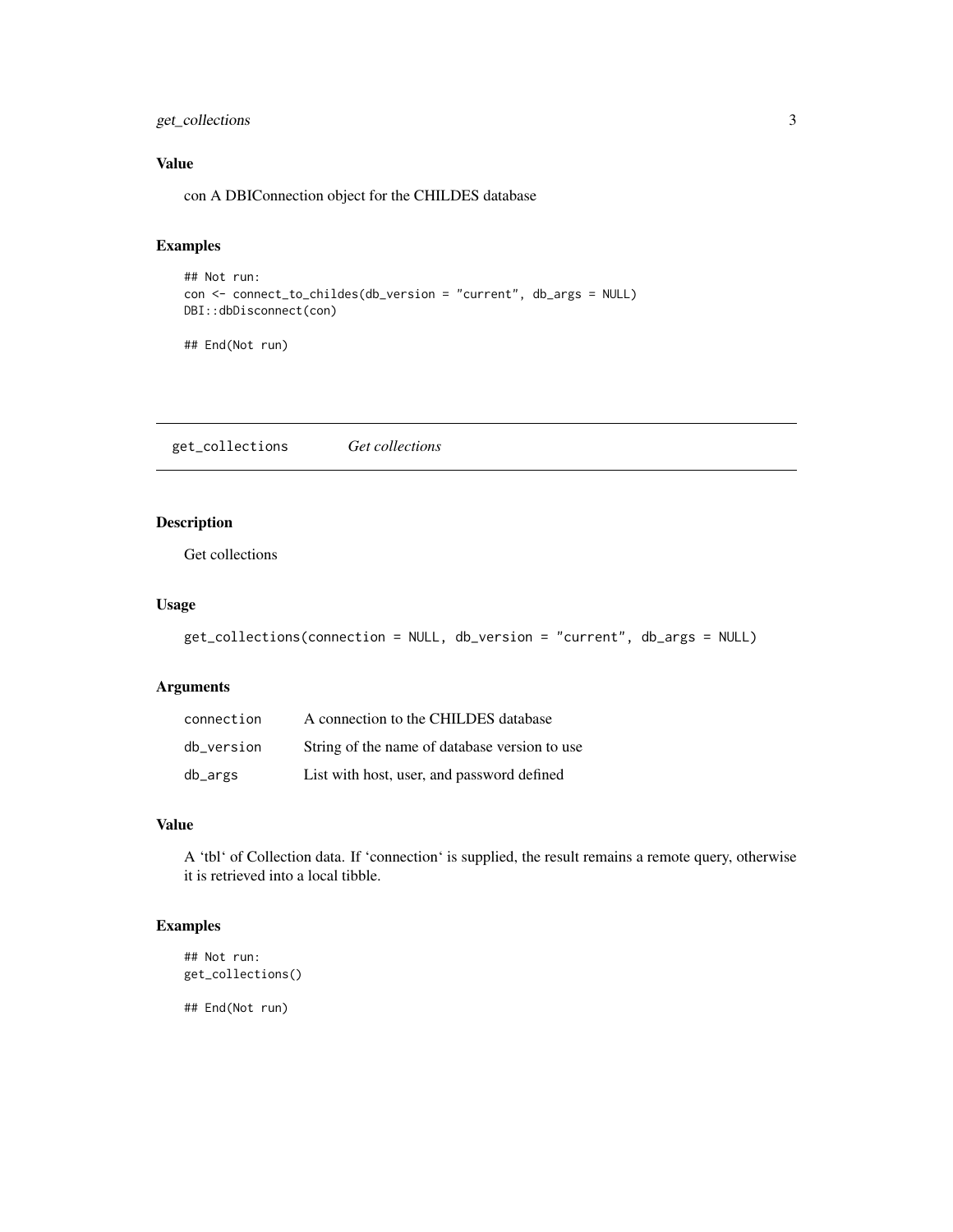<span id="page-3-0"></span>get\_content *Get content*

#### Description

Get content

#### Usage

```
get_content(
  content_type,
 collection = NULL,
  language = NULL,
 corpus = NULL,
  role = NULL,
  role_exclude = NULL,
  age = NULL,sex = NULL,target_child = NULL,
  token = NULL,
  stem = NULL,
 part_of_speech = NULL,
 connection
\mathcal{L}
```

| content_type | One of "token" or "utterance"                                                                                                                                                                                                                                                                                         |
|--------------|-----------------------------------------------------------------------------------------------------------------------------------------------------------------------------------------------------------------------------------------------------------------------------------------------------------------------|
| collection   | A character vector of one or more names of collections                                                                                                                                                                                                                                                                |
| language     | A character vector of one or more languages                                                                                                                                                                                                                                                                           |
| corpus       | A character vector of one or more names of corpora                                                                                                                                                                                                                                                                    |
| role         | A character vector of one or more roles to include                                                                                                                                                                                                                                                                    |
| role_exclude | A character vector of one or more roles to exclude                                                                                                                                                                                                                                                                    |
| age          | A numeric vector of an single age value or a min age value and max age value<br>(inclusive) in months. For a single age value, participants are returned for which<br>that age is within their age range; for two ages, participants are returned for<br>whose age overlaps with the interval between those two ages. |
| sex          | A character vector of values "male" and/or "female"                                                                                                                                                                                                                                                                   |
| target_child | A character vector of one or more names of children                                                                                                                                                                                                                                                                   |
| token        | A character vector of one or more token patterns ('%' matches any number of<br>wildcard characters, '_' matches exactly one wildcard character)                                                                                                                                                                       |
| stem         | A character vector of one or more stems                                                                                                                                                                                                                                                                               |
|              | part_of_speech A character vector of one or more parts of speech                                                                                                                                                                                                                                                      |
| connection   | A connection to the CHILDES database                                                                                                                                                                                                                                                                                  |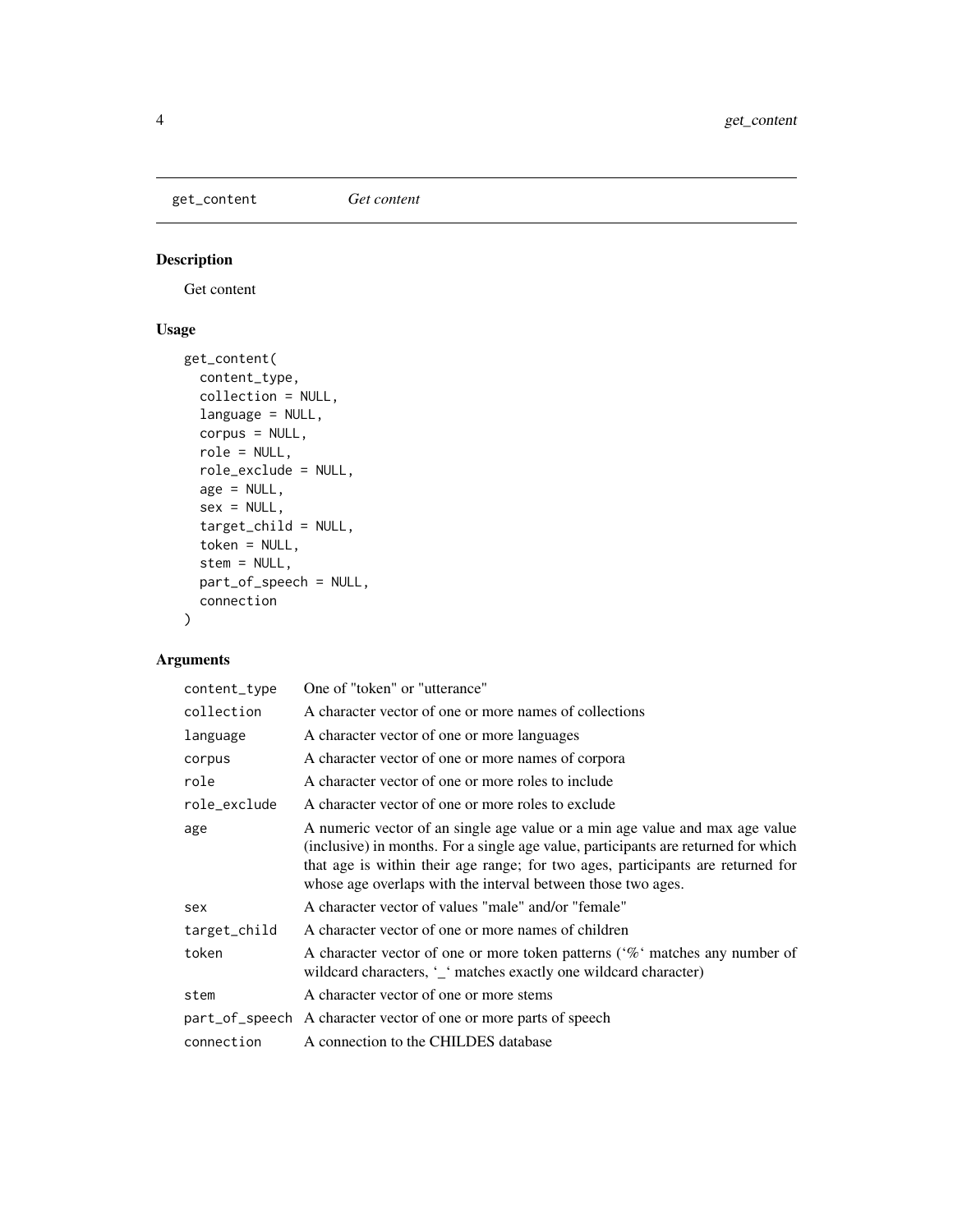<span id="page-4-0"></span>

#### Description

Get the utterances surrounding a token(s)

#### Usage

```
get_contexts(
  collection = NULL,
  language = NULL,
  corpus = NULL,
  role = NULL,
  role_exclude = NULL,
  age = NULL,sex = NULL,target_child = NULL,
  token,
  window = c(\emptyset, \emptyset),
  remove_duplicates = TRUE,
  connection = NULL,
  db_version = "current",
  db_args = NULL
\mathcal{L}
```

| collection   | A character vector of one or more names of collections                                                                                                                                                                                                                                                                |
|--------------|-----------------------------------------------------------------------------------------------------------------------------------------------------------------------------------------------------------------------------------------------------------------------------------------------------------------------|
| language     | A character vector of one or more languages                                                                                                                                                                                                                                                                           |
| corpus       | A character vector of one or more names of corpora                                                                                                                                                                                                                                                                    |
| role         | A character vector of one or more roles to include                                                                                                                                                                                                                                                                    |
| role_exclude | A character vector of one or more roles to exclude                                                                                                                                                                                                                                                                    |
| age          | A numeric vector of an single age value or a min age value and max age value<br>(inclusive) in months. For a single age value, participants are returned for which<br>that age is within their age range; for two ages, participants are returned for<br>whose age overlaps with the interval between those two ages. |
| sex          | A character vector of values "male" and/or "female"                                                                                                                                                                                                                                                                   |
| target_child | A character vector of one or more names of children                                                                                                                                                                                                                                                                   |
| token        | A character vector of one or more token patterns ( $\%$ matches any number of<br>wildcard characters, '_' matches exactly one wildcard character)                                                                                                                                                                     |
| window       | A length 2 numeric vector of how many utterances before and after each utter-<br>ance containing the target token to retrieve                                                                                                                                                                                         |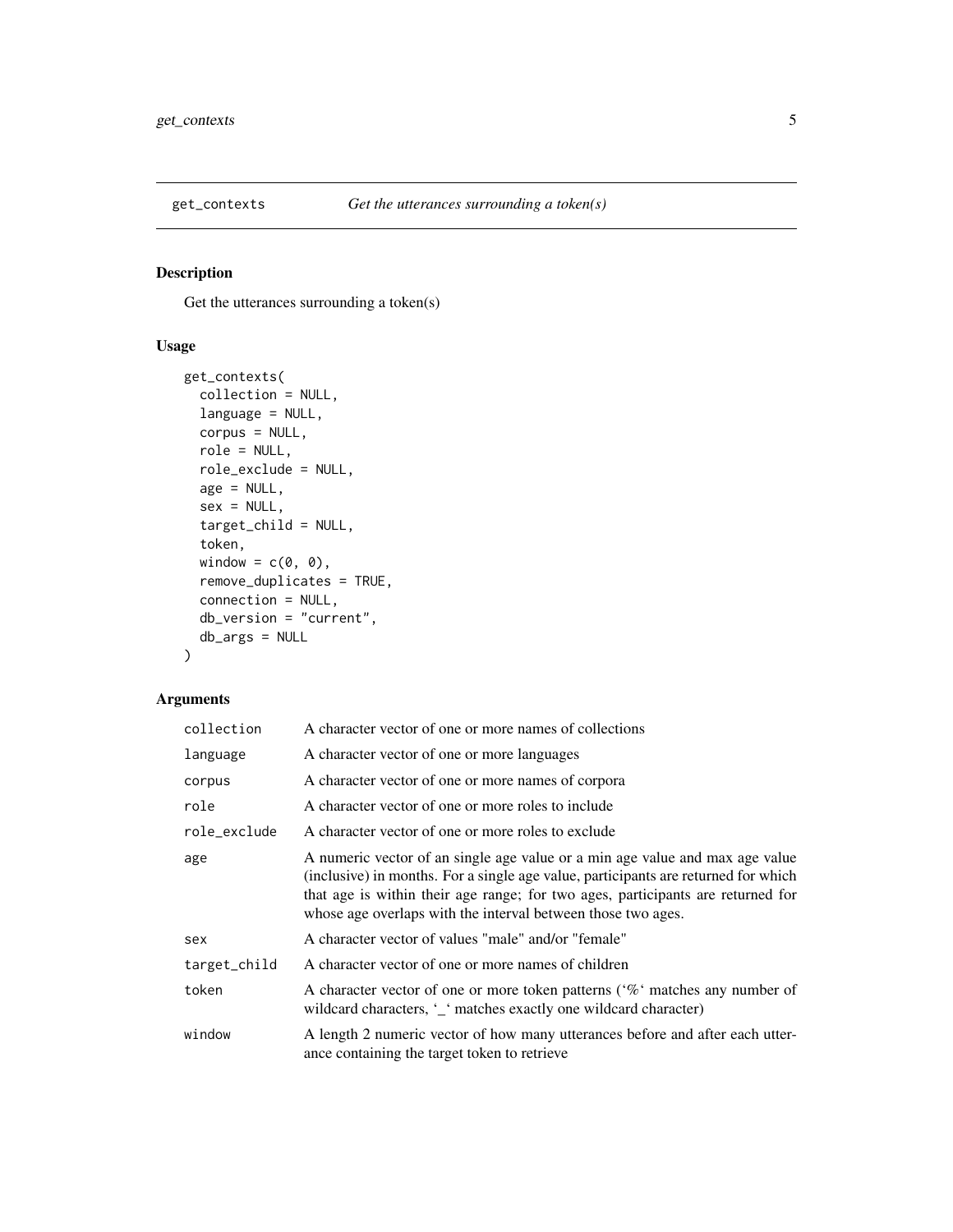<span id="page-5-0"></span>

| remove_duplicates |                                                                              |  |
|-------------------|------------------------------------------------------------------------------|--|
|                   | A boolean indicating whether to remove duplicate utterances from the results |  |
| connection        | A connection to the CHILDES database                                         |  |
| db_version        | String of the name of database version to use                                |  |
| db_args           | List with host, user, and password defined                                   |  |

#### Value

A 'tbl' of Utterance data, filtered down by supplied arguments.

#### Examples

```
## Not run:
get_contexts(target_child = "Shem", token = "dog")
## End(Not run)
```
get\_corpora *Get corpora*

#### Description

Get corpora

#### Usage

```
get_corpora(connection = NULL, db_version = "current", db_args = NULL)
```
#### Arguments

| connection | A connection to the CHILDES database          |
|------------|-----------------------------------------------|
| db version | String of the name of database version to use |
| db_args    | List with host, user, and password defined    |

#### Value

A 'tbl' of Corpus data. If 'connection' is supplied, the result remains a remote query, otherwise it is retrieved into a local tibble.

#### Examples

## Not run: get\_corpora()

## End(Not run)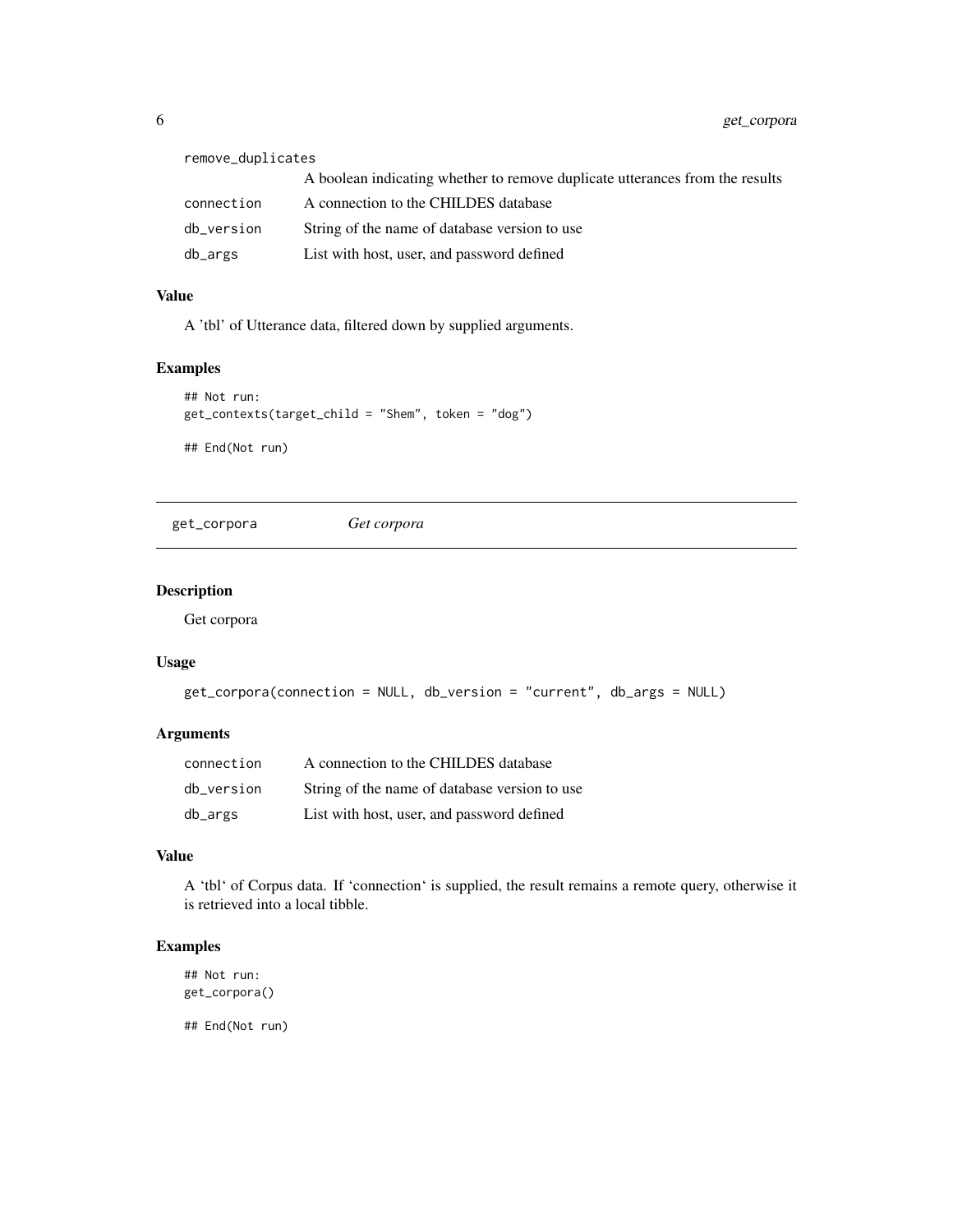<span id="page-6-0"></span>

#### Description

Get information on database connection options

#### Usage

get\_db\_info()

#### Value

List of database info: host name, current version, supported versions, historical versions, username, password

#### Examples

## Not run: get\_db\_info()

## End(Not run)

get\_participants *Get participants*

#### Description

Get participants

#### Usage

```
get_participants(
  collection = NULL,
  corpus = NULL,
  target_child = NULL,
  role = NULL,
  role_exclude = NULL,
  age = NULL,sex = NULL,connection = NULL,
  db_version = "current",
  db_args = NULL
)
```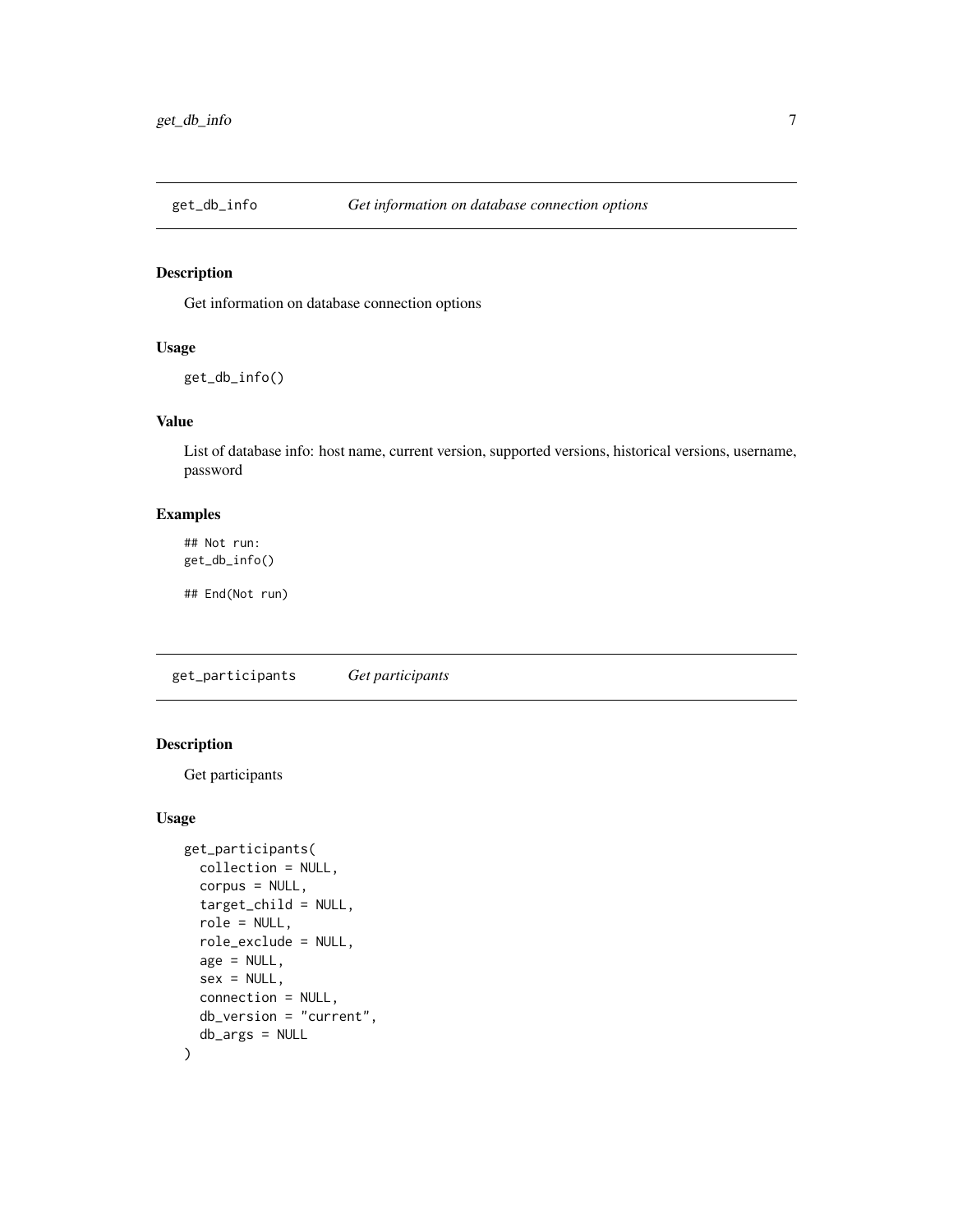#### Arguments

| collection   | A character vector of one or more names of collections                                                                                                                                                                                                                                                                |
|--------------|-----------------------------------------------------------------------------------------------------------------------------------------------------------------------------------------------------------------------------------------------------------------------------------------------------------------------|
| corpus       | A character vector of one or more names of corpora                                                                                                                                                                                                                                                                    |
| target_child | A character vector of one or more names of children                                                                                                                                                                                                                                                                   |
| role         | A character vector of one or more roles to include                                                                                                                                                                                                                                                                    |
| role_exclude | A character vector of one or more roles to exclude                                                                                                                                                                                                                                                                    |
| age          | A numeric vector of an single age value or a min age value and max age value<br>(inclusive) in months. For a single age value, participants are returned for which<br>that age is within their age range; for two ages, participants are returned for<br>whose age overlaps with the interval between those two ages. |
| sex          | A character vector of values "male" and/or "female"                                                                                                                                                                                                                                                                   |
| connection   | A connection to the CHILDES database                                                                                                                                                                                                                                                                                  |
| db_version   | String of the name of database version to use                                                                                                                                                                                                                                                                         |
| db_args      | List with host, user, and password defined                                                                                                                                                                                                                                                                            |

#### Value

A 'tbl' of Participant data, filtered down by supplied arguments. If 'connection' is supplied, the result remains a remote query, otherwise it is retrieved into a local tibble.

#### Examples

```
## Not run:
get_participants()
## End(Not run)
```
get\_speaker\_statistics

*Get speaker statistics*

#### Description

Get speaker statistics

#### Usage

```
get_speaker_statistics(
  collection = NULL,
  corpus = NULL,
  target_child = NULL,
  role = NULL,
  role_exclude = NULL,
  age = NULL,
```
<span id="page-7-0"></span>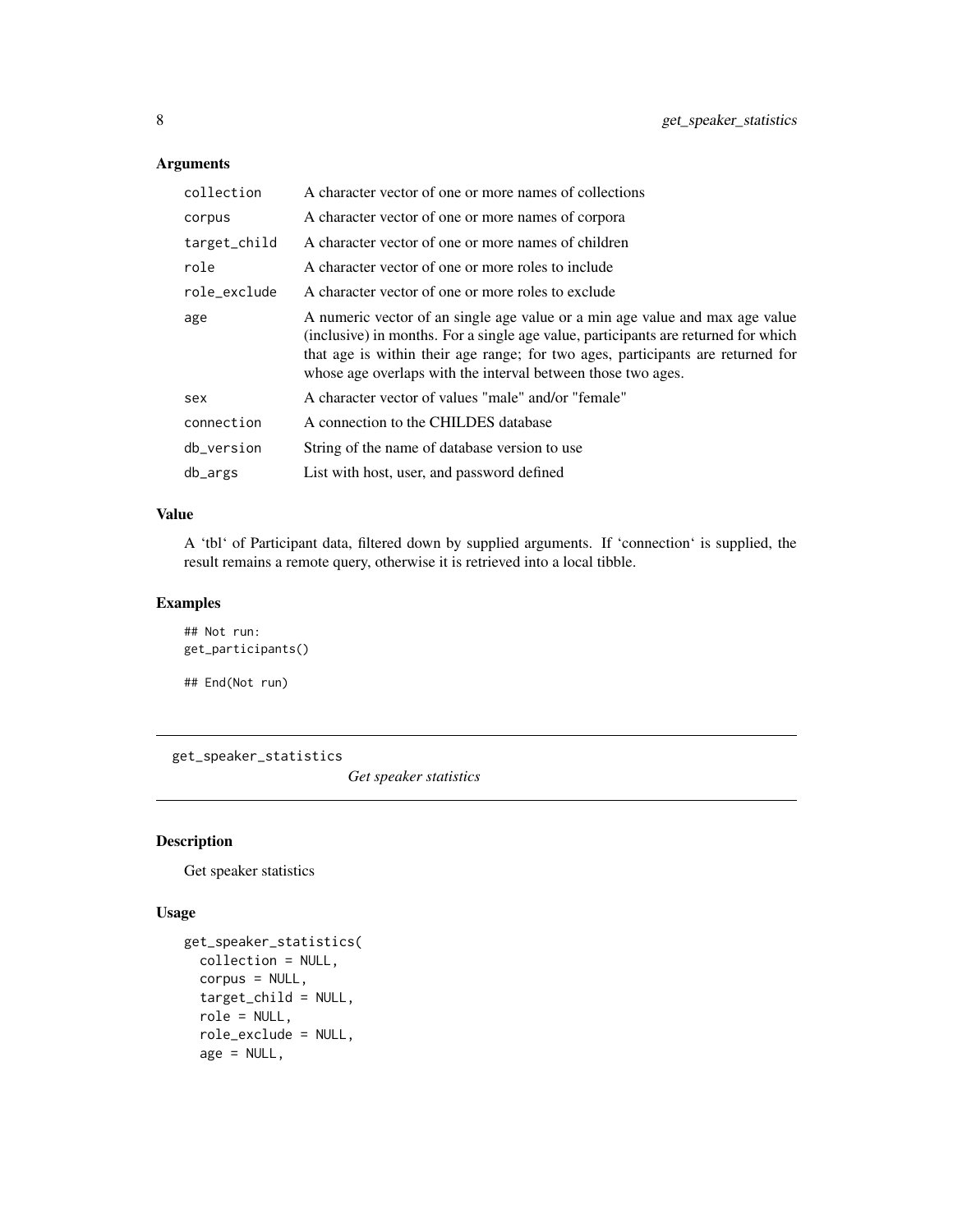```
sex = NULL,connection = NULL,
 db_version = "current",
 db_args = NULL
)
```
#### Arguments

| collection   | A character vector of one or more names of collections                                                                                                                                                                                                                                                                |
|--------------|-----------------------------------------------------------------------------------------------------------------------------------------------------------------------------------------------------------------------------------------------------------------------------------------------------------------------|
| corpus       | A character vector of one or more names of corpora                                                                                                                                                                                                                                                                    |
| target_child | A character vector of one or more names of children                                                                                                                                                                                                                                                                   |
| role         | A character vector of one or more roles to include                                                                                                                                                                                                                                                                    |
| role_exclude | A character vector of one or more roles to exclude                                                                                                                                                                                                                                                                    |
| age          | A numeric vector of an single age value or a min age value and max age value<br>(inclusive) in months. For a single age value, participants are returned for which<br>that age is within their age range; for two ages, participants are returned for<br>whose age overlaps with the interval between those two ages. |
| sex          | A character vector of values "male" and/or "female"                                                                                                                                                                                                                                                                   |
| connection   | A connection to the CHILDES database                                                                                                                                                                                                                                                                                  |
| db_version   | String of the name of database version to use                                                                                                                                                                                                                                                                         |
| db_args      | List with host, user, and password defined                                                                                                                                                                                                                                                                            |

#### Value

A 'tbl' of Speaker statistics, filtered down by supplied arguments. If 'connection' is supplied, the result remains a remote query, otherwise it is retrieved into a local tibble.

#### Examples

```
## Not run:
get_speaker_statistics()
## End(Not run)
```
get\_sql\_query *Run a SQL Query script on the CHILDES database*

#### Description

Run a SQL Query script on the CHILDES database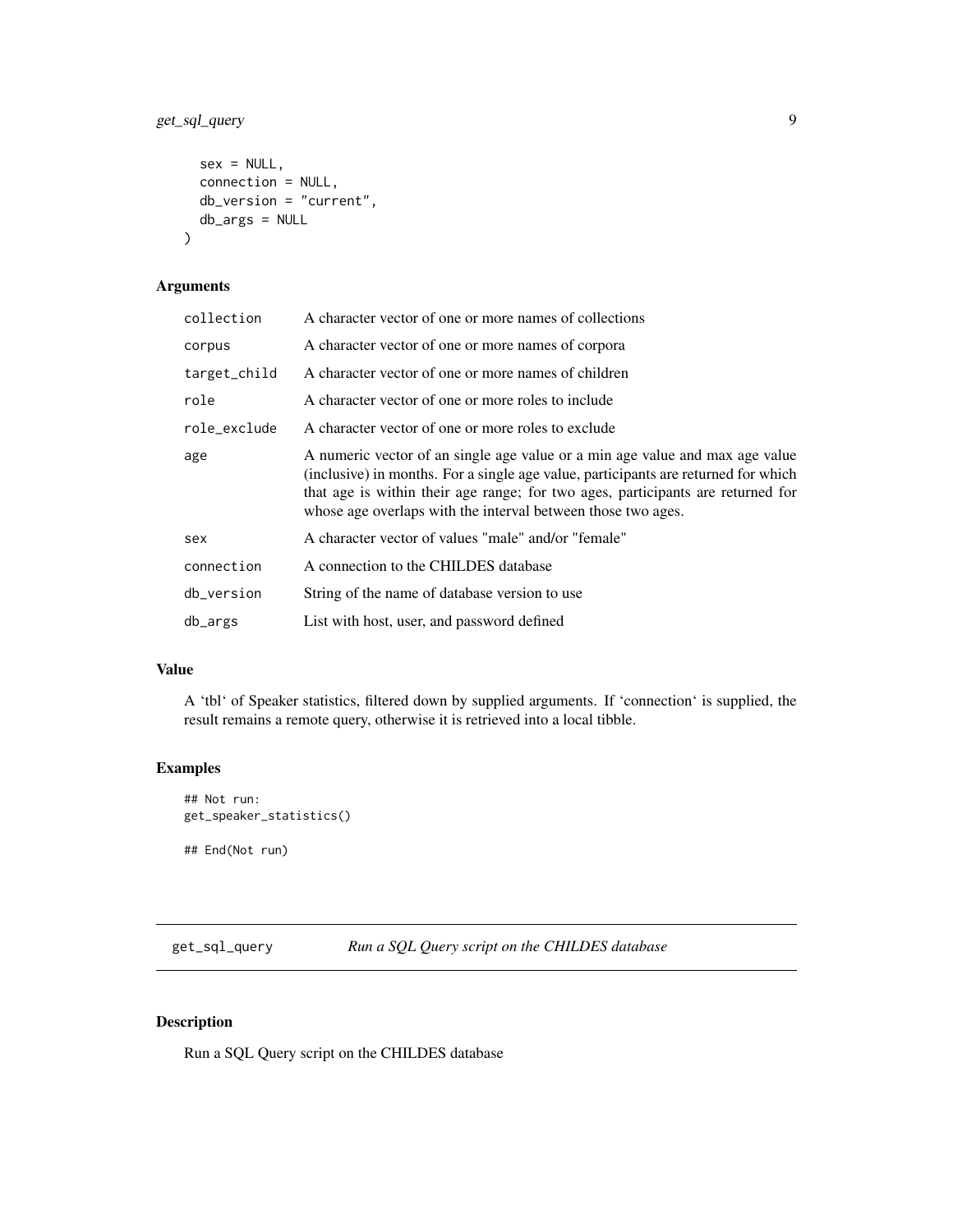#### Usage

```
get_sql_query(
  sql_query_string,
  connection = NULL,
  db_version = "current",
  db_args = NULL
\mathcal{L}
```
#### Arguments

sql\_query\_string

|            | A valid sql query string character            |
|------------|-----------------------------------------------|
| connection | A connection to the CHILDES database          |
| db_version | String of the name of database version to use |
| db_args    | List with host, user, and password defined    |

#### Value

The database after calling the supplied SQL query

#### Examples

```
## Not run:
get_sql_query("SELECT * FROM collection")
```
## End(Not run)

get\_table *Get table*

#### Description

Get table

#### Usage

get\_table(connection, name)

### Arguments

| connection | A connection to the CHILDES database |
|------------|--------------------------------------|
| name       | String of a table name               |

#### Value

A 'tbl'

<span id="page-9-0"></span>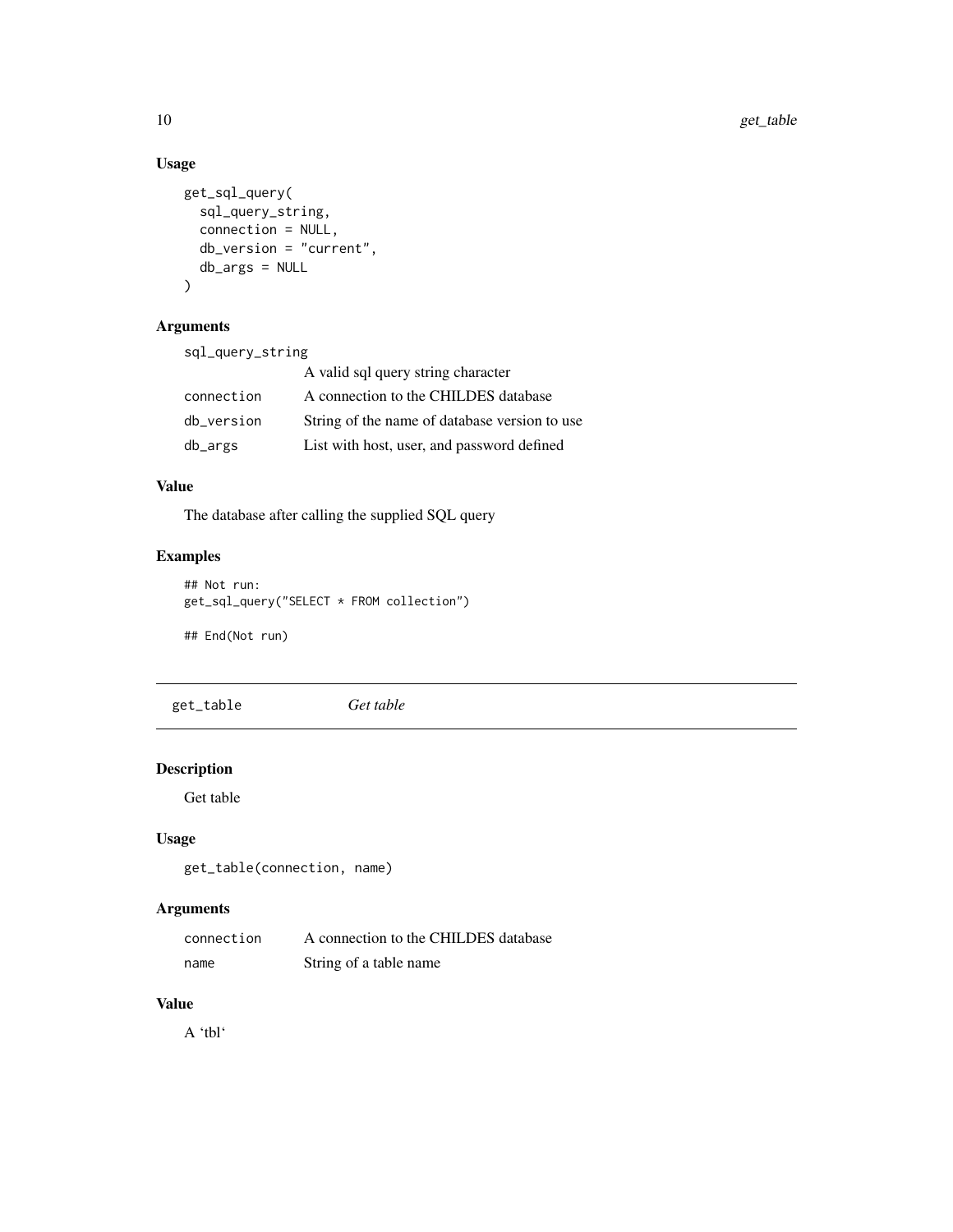<span id="page-10-0"></span>get\_tokens *Get tokens*

### Description

Get tokens

#### Usage

```
get_tokens(
  collection = NULL,
  language = NULL,
  corpus = NULL,
  target_child = NULL,
  role = NULL,
  role_exclude = NULL,
  age = NULL,sex = NULL,token,
  stem = NULL,
 part_of_speech = NULL,
  replace = TRUE,
  connection = NULL,
 db_version = "current",
  db_args = NULL
)
```

| collection   | A character vector of one or more names of collections                                                                                                                                                                                                                                                                |
|--------------|-----------------------------------------------------------------------------------------------------------------------------------------------------------------------------------------------------------------------------------------------------------------------------------------------------------------------|
| language     | A character vector of one or more languages                                                                                                                                                                                                                                                                           |
| corpus       | A character vector of one or more names of corpora                                                                                                                                                                                                                                                                    |
| target_child | A character vector of one or more names of children                                                                                                                                                                                                                                                                   |
| role         | A character vector of one or more roles to include                                                                                                                                                                                                                                                                    |
| role_exclude | A character vector of one or more roles to exclude                                                                                                                                                                                                                                                                    |
| age          | A numeric vector of an single age value or a min age value and max age value<br>(inclusive) in months. For a single age value, participants are returned for which<br>that age is within their age range; for two ages, participants are returned for<br>whose age overlaps with the interval between those two ages. |
| sex          | A character vector of values "male" and/or "female"                                                                                                                                                                                                                                                                   |
| token        | A character vector of one or more token patterns ( $\%$ matches any number of<br>wildcard characters, '_' matches exactly one wildcard character)                                                                                                                                                                     |
| stem         | A character vector of one or more stems                                                                                                                                                                                                                                                                               |
|              | part_of_speech A character vector of one or more parts of speech                                                                                                                                                                                                                                                      |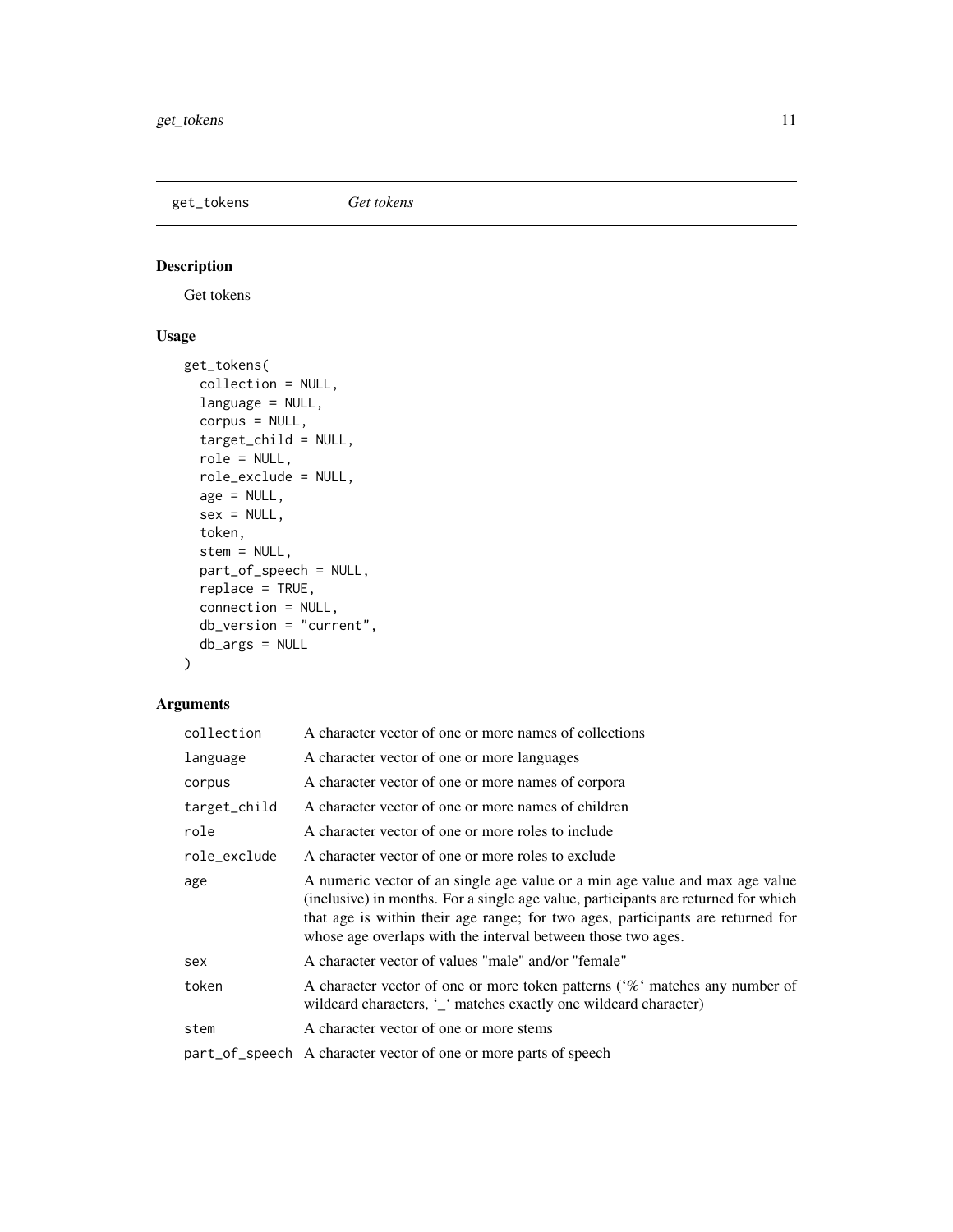<span id="page-11-0"></span>12 get\_transcripts

| replace    | A boolean indicating whether to replace "gloss" with "replacement" ( <i>i.e.</i> phono-<br>logically assimilated form), when available (defaults to TRUE) |
|------------|-----------------------------------------------------------------------------------------------------------------------------------------------------------|
| connection | A connection to the CHILDES database                                                                                                                      |
| db version | String of the name of database version to use                                                                                                             |
| db_args    | List with host, user, and password defined                                                                                                                |

#### Value

A 'tbl' of Token data, filtered down by supplied arguments. If 'connection' is supplied, the result remains a remote query, otherwise it is retrieved into a local tibble.

#### Examples

```
## Not run:
get_tokens(token = "dog")
## End(Not run)
```
get\_transcripts *Get transcripts*

#### Description

Get transcripts

#### Usage

```
get_transcripts(
 collection = NULL,
  corpus = NULL,
  target_child = NULL,
  connection = NULL,
  db_version = "current",
 db_args = NULL
\mathcal{L}
```

| collection   | A character vector of one or more names of collections |
|--------------|--------------------------------------------------------|
| corpus       | A character vector of one or more names of corpora     |
| target_child | A character vector of one or more names of children    |
| connection   | A connection to the CHILDES database                   |
| db_version   | String of the name of database version to use          |
| db_args      | List with host, user, and password defined             |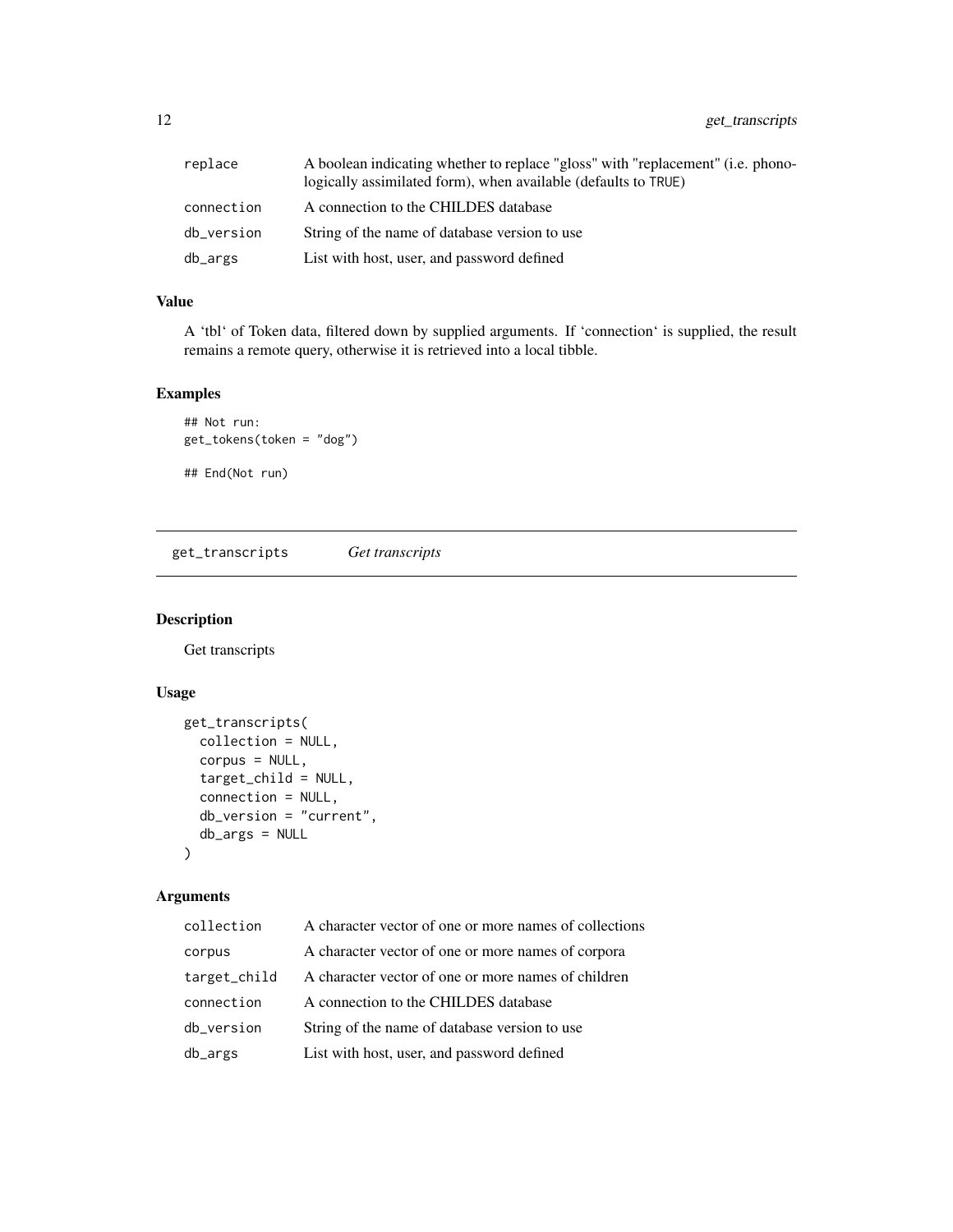#### <span id="page-12-0"></span>get\_types 13

#### Value

A 'tbl' of Transcript data, filtered down by supplied arguments. If 'connection' is supplied, the result remains a remote query, otherwise it is retrieved into a local tibble.

#### Examples

## Not run: get\_transcripts()

## End(Not run)

get\_types *Get types*

#### Description

Get types

#### Usage

```
get_types(
  collection = NULL,
  language = NULL,
  corpus = NULL,
  role = NULL,
  role_exclude = NULL,
  age = NULL,sex = NULL,target_child = NULL,
  type = NULL,
  connection = NULL,
  db_version = "current",
  db_args = NULL
)
```

| collection   | A character vector of one or more names of collections                                                                                                                                                                                                                                                                |
|--------------|-----------------------------------------------------------------------------------------------------------------------------------------------------------------------------------------------------------------------------------------------------------------------------------------------------------------------|
| language     | A character vector of one or more languages                                                                                                                                                                                                                                                                           |
| corpus       | A character vector of one or more names of corpora                                                                                                                                                                                                                                                                    |
| role         | A character vector of one or more roles to include                                                                                                                                                                                                                                                                    |
| role_exclude | A character vector of one or more roles to exclude                                                                                                                                                                                                                                                                    |
| age          | A numeric vector of an single age value or a min age value and max age value<br>(inclusive) in months. For a single age value, participants are returned for which<br>that age is within their age range; for two ages, participants are returned for<br>whose age overlaps with the interval between those two ages. |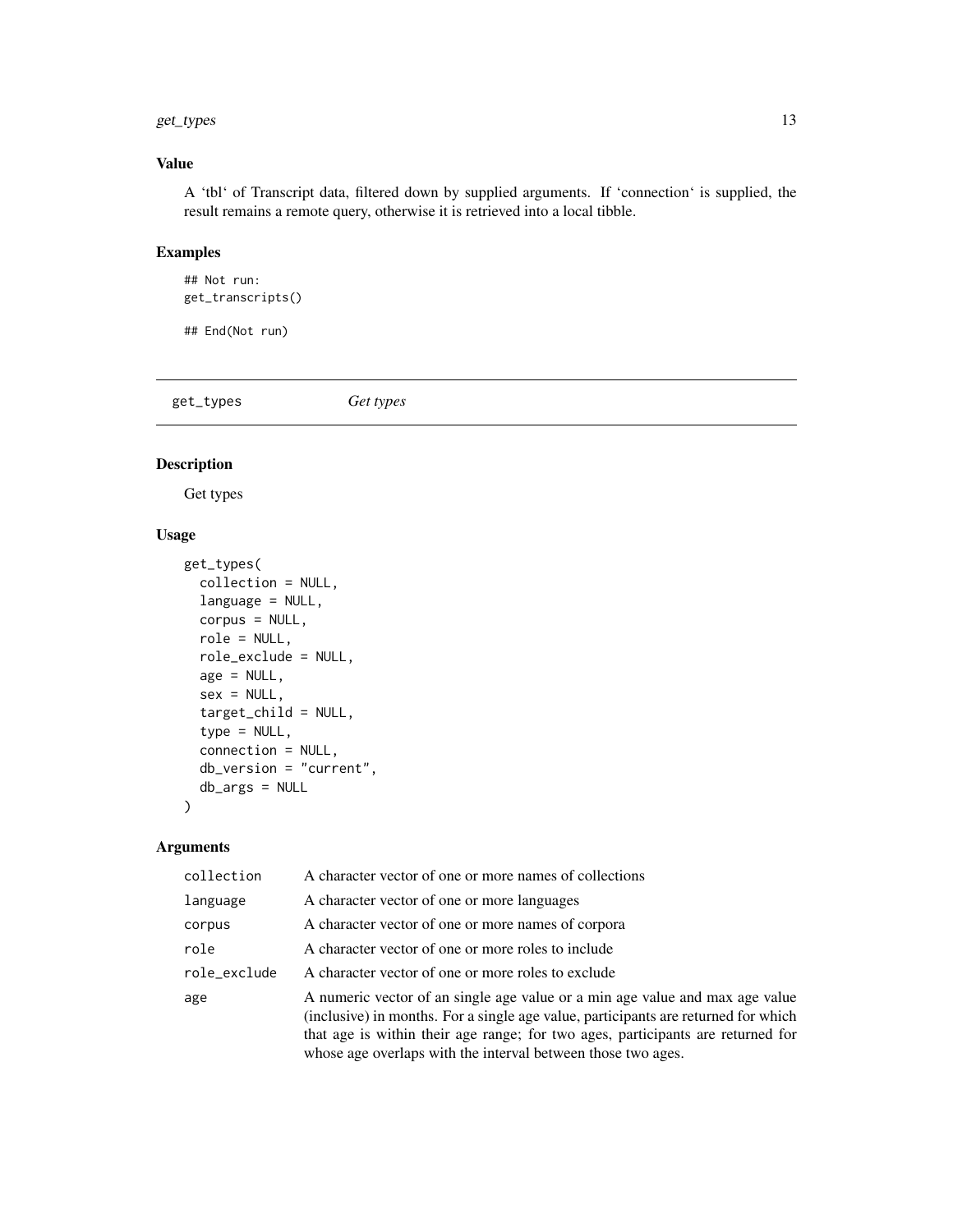<span id="page-13-0"></span>

| sex          | A character vector of values "male" and/or "female"                                                                           |
|--------------|-------------------------------------------------------------------------------------------------------------------------------|
| target_child | A character vector of one or more names of children                                                                           |
| type         | A character vector of one or more type patterns ('number of wildcard characters,<br>' matches exactly one wildcard character) |
| connection   | A connection to the CHILDES database                                                                                          |
| db_version   | String of the name of database version to use                                                                                 |
| db_args      | List with host, user, and password defined                                                                                    |

#### Value

A 'tbl' of Type data, filtered down by supplied arguments. If 'connection' is supplied, the result remains a remote query, otherwise it is retrieved into a local tibble.

#### Examples

## Not run: get\_types()

## End(Not run)

get\_utterances *Get utterances*

### Description

Get utterances

#### Usage

```
get_utterances(
  collection = NULL,
  language = NULL,
  corpus = NULL,
  role = NULL,
  role_exclude = NULL,
  age = NULL,sex = NULL,target_child = NULL,
  connection = NULL,
  db_version = "current",
  db_args = NULL
\mathcal{L}
```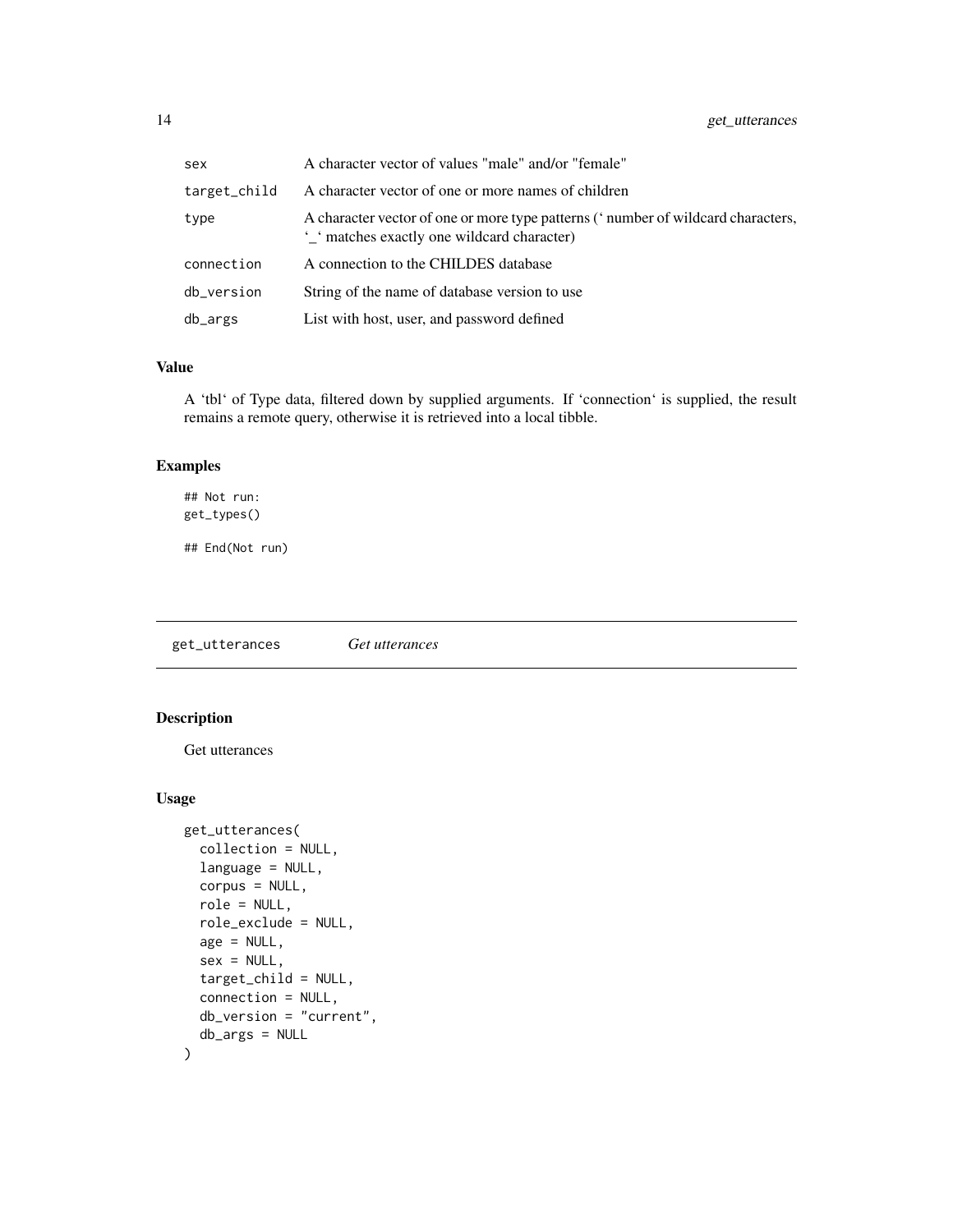#### get\_utterances 15

#### Arguments

| collection   | A character vector of one or more names of collections                                                                                                                                                                                                                                                                |
|--------------|-----------------------------------------------------------------------------------------------------------------------------------------------------------------------------------------------------------------------------------------------------------------------------------------------------------------------|
| language     | A character vector of one or more languages                                                                                                                                                                                                                                                                           |
| corpus       | A character vector of one or more names of corpora                                                                                                                                                                                                                                                                    |
| role         | A character vector of one or more roles to include                                                                                                                                                                                                                                                                    |
| role_exclude | A character vector of one or more roles to exclude                                                                                                                                                                                                                                                                    |
| age          | A numeric vector of an single age value or a min age value and max age value<br>(inclusive) in months. For a single age value, participants are returned for which<br>that age is within their age range; for two ages, participants are returned for<br>whose age overlaps with the interval between those two ages. |
| sex          | A character vector of values "male" and/or "female"                                                                                                                                                                                                                                                                   |
| target_child | A character vector of one or more names of children                                                                                                                                                                                                                                                                   |
| connection   | A connection to the CHILDES database                                                                                                                                                                                                                                                                                  |
| db_version   | String of the name of database version to use                                                                                                                                                                                                                                                                         |
| db_args      | List with host, user, and password defined                                                                                                                                                                                                                                                                            |
|              |                                                                                                                                                                                                                                                                                                                       |

#### Value

A 'tbl' of Utterance data, filtered down by supplied arguments. If 'connection' is supplied, the result remains a remote query, otherwise it is retrieved into a local tibble.

#### Examples

## Not run: get\_utterances(target\_child = "Shem")

## End(Not run)